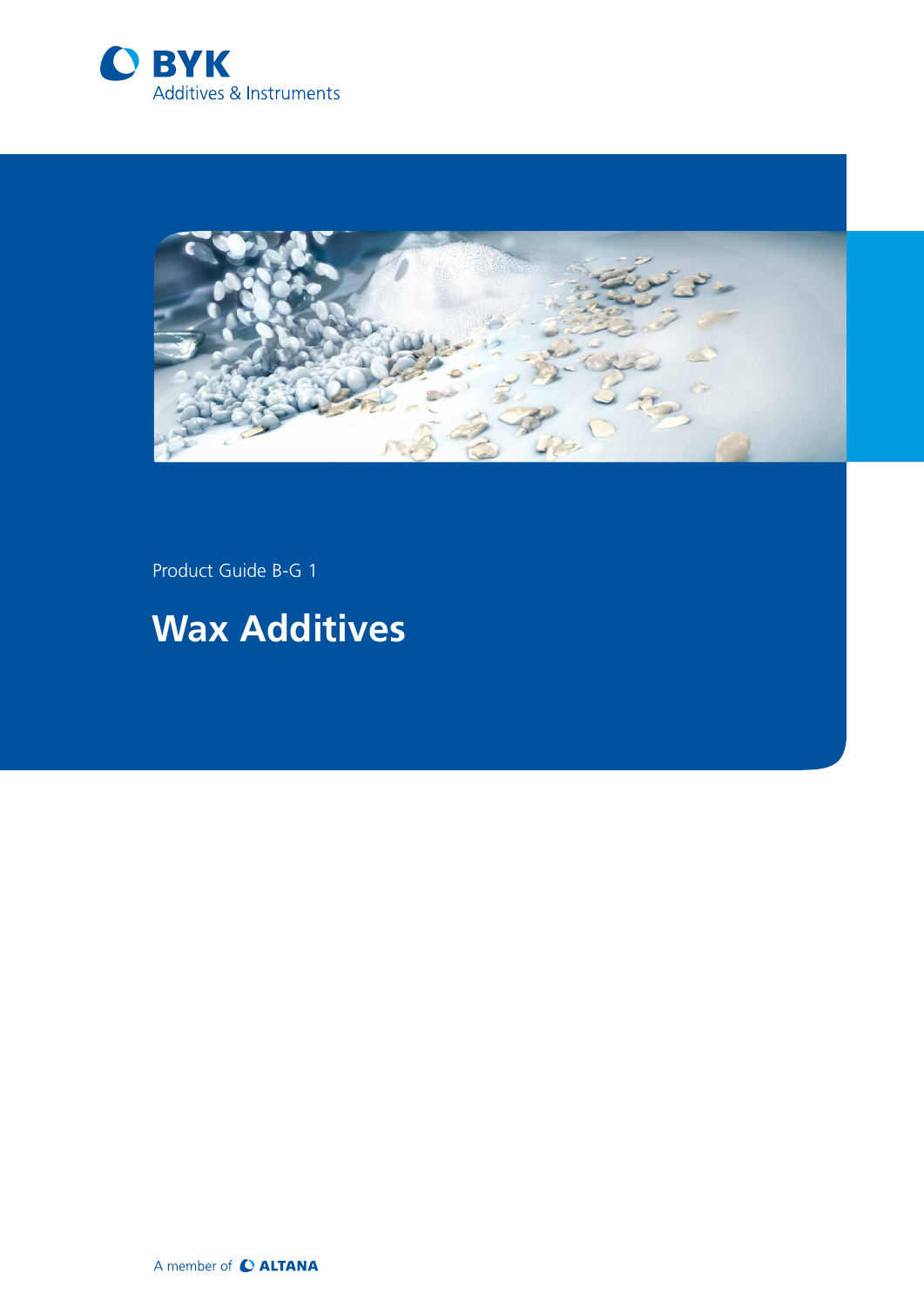### **Waxes – Definition and Classification**

#### **What is Wax?**

Waxes have been known since ancient times and in the beginning "wax" was often used as a synonym for "beeswax". Later on, other natural materials were discovered that also showed wax-like properties and in the 20<sup>th</sup> century synthetic waxes became available. There is no generally accepted definition of waxes. A chemical description is not very meaningful, because the involved chemistries can be very diverse and not helpful in distinguishing waxes from non-wax materials. Wax is a broad term used to describe a general group of organic compounds. **Physical and technical properties** are more suitable as definitions. Among those properties are:

- Waxes are solids with a melting point above 40 °C (typically between 50 °C and 160 °C)
- They have a low melt viscosity (not more than 10 Pa·s at 10 °C above the melting point)
- They melt without decomposition
- They can be polished under slight pressure

The differentiation between waxes and organic polymers is not clear in all cases, e.g. polytetrafluoroethylene (PTFE) is often classified as a wax, but, by definition, it is not a wax, because it has no melting point.

#### **Classification**

Waxes come from a variety of sources. Besides natural waxes there are semisynthetic waxes and synthetic waxes (figure 1).

**Natural waxes** can be divided into fossil waxes and waxes from living organisms (non-fossil). Paraffin wax (from crude oil) and montan wax (from coal) are good examples of fossil waxes. In the group of non-fossil waxes, beeswax and carnauba wax are typical representatives of animal and plant waxes.

One drawback of natural waxes is that they are mixtures and their compositions can vary within a certain range. Additionally, they contain impurities which cause them normally to have a yellow or even brown color. Purification such as refining and bleaching are necessary before they can be used commercially in industry. While natural waxes are still used, their significance continues to decline. Synthetic waxes can be tailored more

readily for various areas of application, and their chemical composition is much more controlled.

**Semi-synthetic waxes** are created in the laboratory from natural raw materials. For example, amide waxes are produced by condensation of fatty acids and amines. An industrially important amide wax is ethylene bis-stearamide (EBS).

**Synthetic waxes** are the most important group today for a wide range of applications, and they can be subdivided into homopolymers and copolymers. The first synthetic waxes on the market were the Fischer-Tropsch waxes. Other homopolymer waxes such as polyethylene (LDPE, low density polyethylene and HDPE, high density polyethylene) and polypropylene waxes shortly followed. In addition to polymerization, depolymerization of high molecular weight polymers (especially in the case of polypropylene) can also be used for the production of such materials.

Copolymer waxes based on ethylene vinyl acetate (EVA) and ethylene acrylic acid (EAA) are well known in coating formulations, especially in metallic (basecoat) systems.



#### **Origin of Waxes**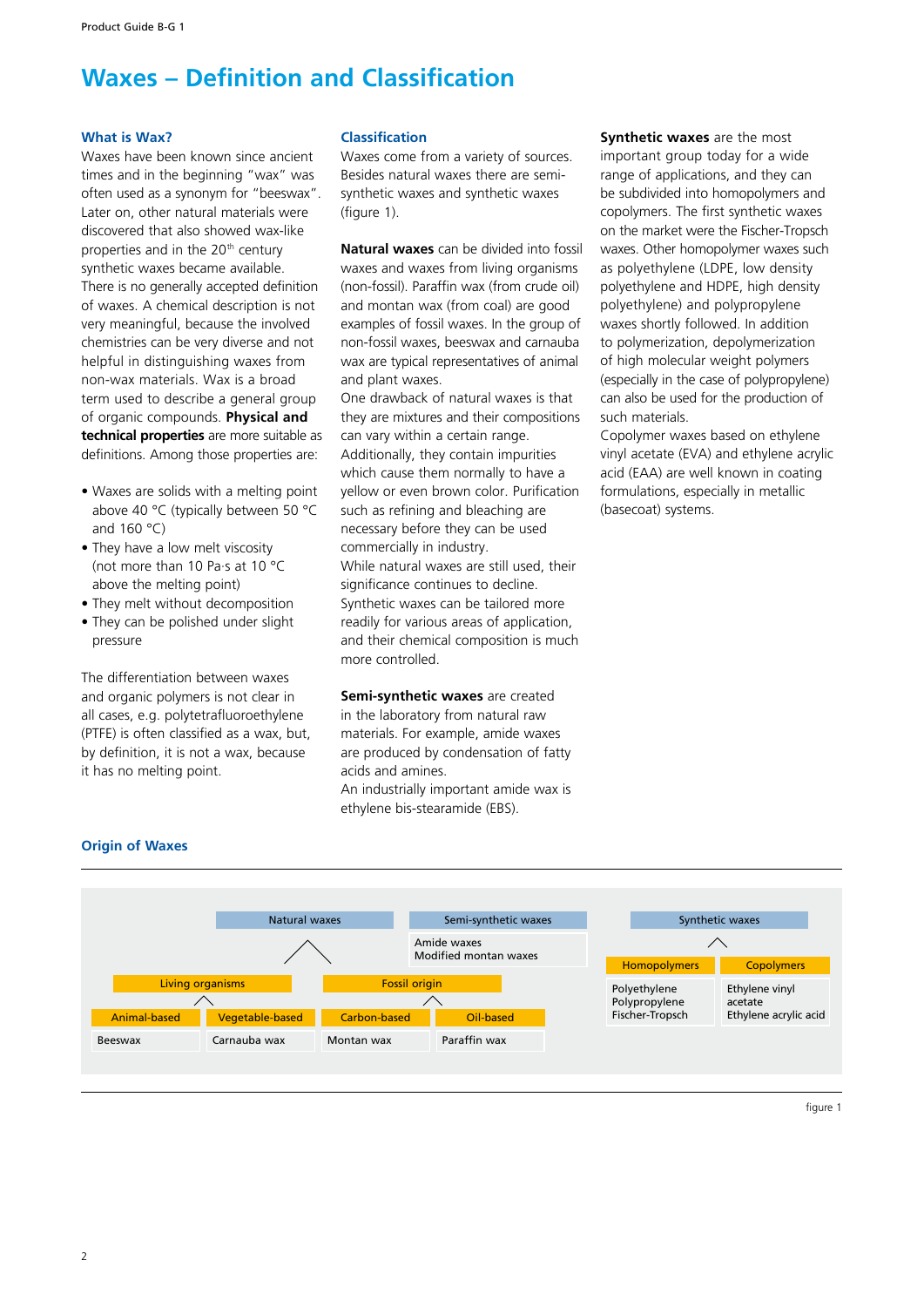### **From Waxes to Wax Additives**

Waxes are solid materials and cannot be used directly in many applications (figure 3). It is necessary to convert them into **wax additives** that are easy to handle and can be readily incorporated into all types of systems.

Wax additives can be finely dispersed waxes in a liquid carrier (water or organic solvents) or micronized waxes in powder form. Micronized wax additives are ideal for solvent-free applications but they also can be easily stirred into liquid systems. Wax additives are formulations and may contain more than one type of wax. Wax combinations are often used to create wax additives with unique features.

#### **Micronized Wax Additives**

Micronized wax additives are products in powder form with an average particle size between 4 μm and 15 μm. Special types for creating textured surfaces can have particle sizes up to 90 μm. The micronized wax additives of BYK are sold under the trade name **CERAFLOUR**. Typical production processes are milling and spraying, or a combination of both. BYK uses the jet milling process for its range of micronized wax additives. In this process, wax particles are accelerated to supersonic speed (approx. 500 m/s) by an expanding air stream and the particles are reduced in size by impact.

One important quality aspect of micronized wax additives is their particle size distribution. For evaluation we use laser diffraction analysis and the data in this brochure and in our Technical Data Sheets are distributions by volume.

#### **Aqueous Wax Additives**

BYK offers three lines of wax additives with water as the liquid phase: the wax emulsions **AQUACER**, the wax dispersions **AQUAMAT**, and the primary dispersions **HORDAMER**. To produce an aqueous wax emulsion, the molten wax is mixed with hot water and an emulsifier. In the case of waxes with a melting point above 100 °C, this emulsification must be carried out under pressure. The particle size of AQUACER wax emulsions is below 1 μm and these products can therefore be used in high gloss systems without reducing gloss.

AQUAMAT wax dispersions are produced by grinding the waxes in water. Particle size is generally above 1 μm which means that these additives will cause gloss reduction in many applications.

The HORDAMER types are primary polyethylene dispersions which are manufactured by direct polymerization of ethylene in water under high pressure in the presence of emulsifiers. This process yields stable aqueous **Appearance of Waxes**

dispersions of straight, non-modified polyethylene, while the emulsification and grinding processes always require polyethylene with polar modifications.

#### **Wax Additives Based on Organic Solvents**

The **CERAFAK** and **CERATIX** product lines are produced by a precipitation process. The waxes are dissolved at an elevated temperature in non-polar solvents such as xylene and butylacetate. On cooling, e.g., by admixing cold solvents, the wax crystallizes.

**CERACOL**, **CERAMAT**, and **MINERPOL** are produced by a wet grinding process. CERACOL products are ground in mainly polar solvents, and CERAMAT additives are ground in mainly non-polar solvents. MINERPOL is a special range of wax additives for offset inks, where the grinding is done in the presence of mineral or linseed oils and resins.





figure 2

figure 3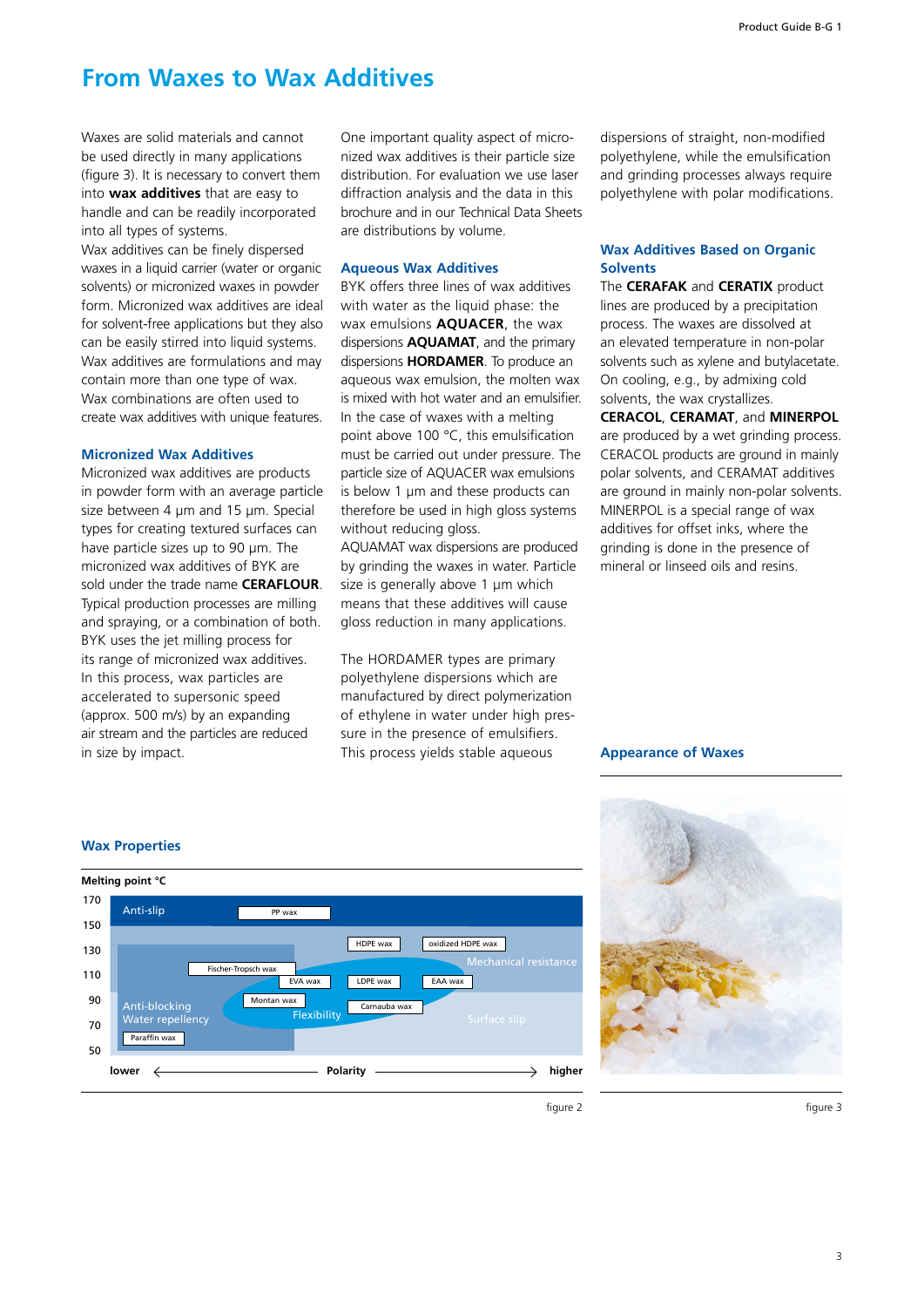## **Wax Emulsions and Dispersions in Water**

|                                    | <b>Wax base</b>       | Non-volatile Carrier<br>matter $(\%)$ |                                             | <b>Emulsifier</b><br>system | Melting point wax pH value<br>component (°C) | (20 °C)        |
|------------------------------------|-----------------------|---------------------------------------|---------------------------------------------|-----------------------------|----------------------------------------------|----------------|
|                                    |                       |                                       |                                             |                             |                                              |                |
| <b>Paraffin wax</b>                |                       |                                       |                                             |                             |                                              |                |
| <b>AQUACER 494</b>                 | Paraffin wax          | 55                                    | Water                                       | Non-ionic/anionic           | 65                                           | 9              |
| <b>AQUACER 497</b>                 | Paraffin wax          | 50                                    | Water                                       | Non-ionic                   | 60                                           | 5.5            |
| <b>AQUACER 533</b>                 | Modified paraffin wax | 40                                    | Water                                       | Anionic                     | 95                                           | 9.5            |
| <b>AQUACER 537</b>                 | Modified paraffin wax | 30                                    | Water                                       | Anionic                     | 110                                          | 9.5            |
| <b>AQUACER 539</b>                 | Modified paraffin wax | 35                                    | Water                                       | Non-ionic                   | 90                                           | 9.5            |
| <b>AQUACER 1039</b>                | Modified paraffin wax | 35                                    | Water                                       | Non-ionic                   | 90                                           | 9.5            |
|                                    |                       |                                       |                                             |                             |                                              |                |
| Carnauba wax<br><b>AQUACER 565</b> | Carnauba wax          | 30                                    | Water                                       | Non-ionic                   | 85                                           | 6.5            |
| <b>AQUACER 581</b>                 | Carnauba wax          | 30                                    | Water                                       | Non-ionic                   | 85                                           | 7.5            |
|                                    |                       |                                       |                                             |                             | 85                                           | 4.5            |
| <b>AQUACER 2650</b>                | Carnauba wax          | 30                                    | Water                                       | Non-jonic                   |                                              |                |
| <b>Polyethylene wax</b>            |                       |                                       |                                             |                             |                                              |                |
| <b>AQUACER 501</b>                 | Oxidized HDPE wax     | 35                                    | Water                                       | Non-ionic                   | 130                                          | 9              |
| <b>AQUACER 506</b>                 | Oxidized HDPE wax     | 35                                    | Water                                       | Non-ionic/anionic           | 120                                          | 9              |
| <b>AQUACER 507</b>                 | Oxidized HDPE wax     | 35                                    | Water                                       | Anionic                     | 130                                          | 9.7            |
| <b>AQUACER 513</b>                 | Oxidized HDPE wax     | 35                                    | Water                                       | Non-jonic                   | 135                                          | 9.2            |
| <b>AQUACER 517</b>                 | Oxidized HDPE wax     | 35                                    | Water                                       | Non-jonic                   | 120                                          | 9              |
| <b>AQUACER 519</b>                 | Oxidized HDPE wax     | 35                                    | Water                                       | Non-ionic/anionic           | 125                                          | 9.5            |
| <b>AQUACER 530</b>                 | Oxidized HDPE wax     | 32                                    | Water                                       | Non-ionic                   | 130                                          | 8              |
| <b>AQUACER 531</b>                 | Modified HDPE wax     | 45                                    | Water                                       | Non-jonic                   | 130                                          | 3.5            |
| <b>AQUACER 532</b>                 | Modified HDPE wax     | 40                                    | water                                       | Non-jonic                   | 130                                          | 3.5            |
| <b>AQUACER 552</b>                 | Oxidized HDPE wax     | 35                                    | Water                                       | Non-jonic                   | 130                                          | 9.0            |
| <b>AQUACER 582</b>                 | Modified PE wax       | 40                                    | Water                                       | Non-jonic                   | 125                                          | 9.0            |
| <b>AQUACER 840</b>                 | Oxidized HDPE wax     | 30                                    | Water                                       | Cationic                    | 135                                          | 5.0            |
| <b>AQUACER 1013</b>                | Oxidized HDPE wax     | 35                                    | Water                                       | Non-ionic                   | 135                                          | 9.2            |
| <b>AQUACER 1031</b>                | Oxidized LDPE wax     | 40                                    | Water                                       | Non-jonic                   | 105                                          | $\overline{7}$ |
| <b>AQUACER 1075</b>                | Oxidized HDPE wax     | 35                                    | Water                                       | Non-ionic                   | 136                                          | 9.5            |
| <b>AQUACER 1547</b>                | Oxidized HDPE wax     | 35                                    | Water                                       | Anionic                     | 125                                          | 9.7            |
| <b>AQUACER 2500</b>                | Modified PE wax       | 40                                    | Water                                       | Non-ionic                   | 125                                          | 10             |
| <b>AQUAMAT 208</b>                 | Oxidized HDPE wax     | 35                                    | Water                                       |                             | 135                                          | 8.5            |
| <b>AQUAMAT 263</b>                 | Oxidized HDPE wax     | 35                                    | Water/Propylene glycol<br>n-butylether 12:1 |                             | 130                                          | 9.5            |
| <b>AQUAMAT 272</b>                 | Modified PE wax       | 55                                    | Water                                       |                             | 125                                          | 4              |
| <b>AQUAMAT 1400</b>                | Oxidized HDPE wax     | 15.7                                  | Water                                       | $\overline{a}$              | 130                                          | 8.5            |

#### **Polypropylene wax**

| <b>AQUACER 593</b>  | l Modified PP wax | 30 | Water | l Non-ionic | 160 |       |
|---------------------|-------------------|----|-------|-------------|-----|-------|
| <b>AQUACER 595</b>  | Modified PP wax   | 40 | Water | l Non-ionic | 140 | ' 8.5 |
| <b>AQUACER 597</b>  | Modified PP wax   | 35 | Water | Cationic    | 140 | 5.5   |
| <b>AOUACER 1041</b> | Modified PP wax   | 40 | Water | Cationic    | 140 | 7.5   |
| <b>AQUACER 1510</b> | Modified PP wax   | 40 | Water | Non-ionic   | 160 |       |
| <b>AQUACER 3500</b> | l Modified PP wax | 41 | Water | Cationic    | 160 |       |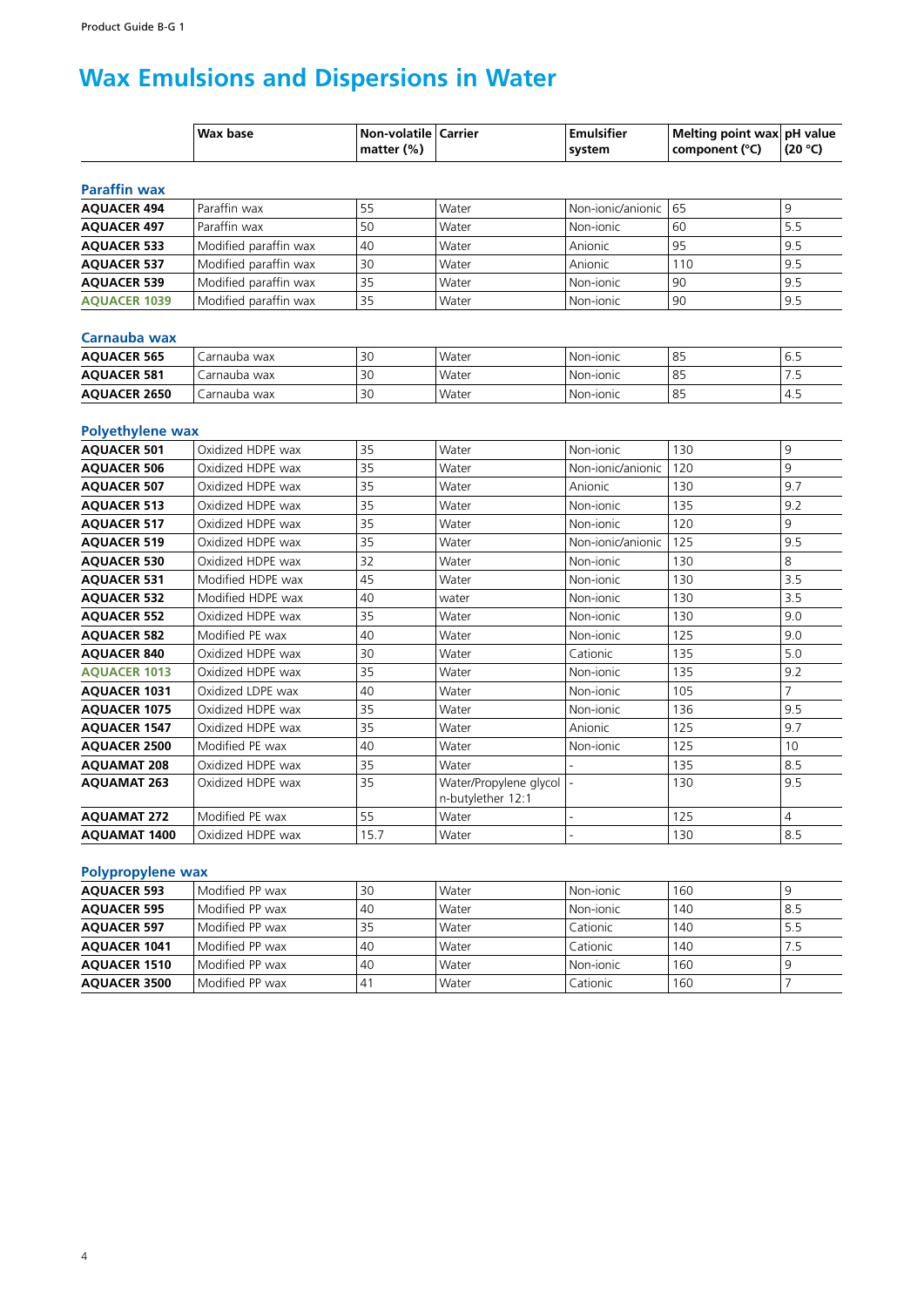### **Wax Emulsions and Dispersions in Water**

|                                              | Wax base                      | Non-volatile   Carrier<br>matter $(\%)$ |       | <b>Emulsifier</b><br>system      | Melting point wax pH value<br>component (°C) | (20 °C)  |
|----------------------------------------------|-------------------------------|-----------------------------------------|-------|----------------------------------|----------------------------------------------|----------|
|                                              |                               |                                         |       |                                  |                                              |          |
| <b>EVA/EAA copolymer wax</b>                 |                               |                                         |       |                                  |                                              |          |
| <b>AQUACER 526</b>                           | Modified EVA copolymer wax 30 |                                         | Water | Anionic                          | 105                                          | 9.7      |
| <b>AQUACER 527</b>                           | Modified EVA copolymer wax    | 35                                      | Water | Non-jonic                        | 105                                          | 9        |
| <b>AQUACER 528</b>                           | EAA copolymer wax             | 35                                      | Water | Non-ionic                        | 105                                          | 9.5      |
| <b>AQUACER 1021</b>                          | Modified EVA copolymer wax    | 40                                      | Water | Non-jonic                        | 105                                          | 8.5      |
| <b>AQUACER 1061</b>                          | EAA copolymer wax             | 30                                      | Water | Anionic                          | 110                                          | 7.5      |
| <b>AQUATIX 8421</b>                          | Modified EVA copolymer wax    | 20                                      | Water | Non-jonic                        | 105                                          | 5.5      |
| <b>Montanester wax</b><br><b>AQUACER 541</b> | Montanester wax               | 30                                      | Water | Non-jonic                        | 80                                           | 4.5      |
|                                              |                               |                                         |       |                                  |                                              |          |
| <b>Bees wax</b>                              |                               |                                         |       |                                  |                                              |          |
| <b>AQUACER 561</b>                           | Bees wax                      | 25                                      | Water | Non-jonic                        | 65                                           | 5.5      |
| <b>Fischer-Tropsch-wax</b>                   |                               |                                         |       |                                  |                                              |          |
| <b>AQUACER 2700</b>                          | FT wax                        | 40                                      | Water | Non-ionic                        | 110                                          | 9.5      |
| EAA = Ethylene-Acrylic Acid                  | EVA = Ethylene-Vinylacetate   |                                         |       | HDPE = High Density Polyethylene |                                              | figure 4 |
| $PE = Polyethylene$                          | $PP = Polypropylene$          |                                         |       |                                  |                                              |          |

### **Primary Polyethylene Dispersions in Water**

|                                    | Polymer base                                | Non-volatile<br>matter $(\%)$ | Carrier | Emulsifier<br>system | Melting point $(°C)$ | pH value<br>(20 °C) |
|------------------------------------|---------------------------------------------|-------------------------------|---------|----------------------|----------------------|---------------------|
| <b>AQUACER 1040</b>                | Modified Primary PE                         | 38                            | l Water | l Non-ionic/anionic  | 95                   |                     |
| <b>AQUACER 1063</b>                | Primary PE                                  | 40                            | Water   | l Non-ionic/anionic  | 95                   |                     |
| <b>HORDAMER PE 02   Primary PE</b> |                                             | 40                            | l Water | Anionic              | 95                   | $8 - 12$            |
| <b>HORDAMER PE 03</b> Primary PE   |                                             | 40                            | l Water | Non-ionic/anionic    | 95                   |                     |
|                                    | <b>HORDAMER PE 34   Modified Primary PE</b> | 38                            | l Water | Non-ionic/anionic    | 95                   |                     |
| HORDAMER PE 35   Primary PE        |                                             | 37.5                          | l Water | Non-ionic/anionic    | 125                  | 9.5                 |

PE = Polyethylene figure 5

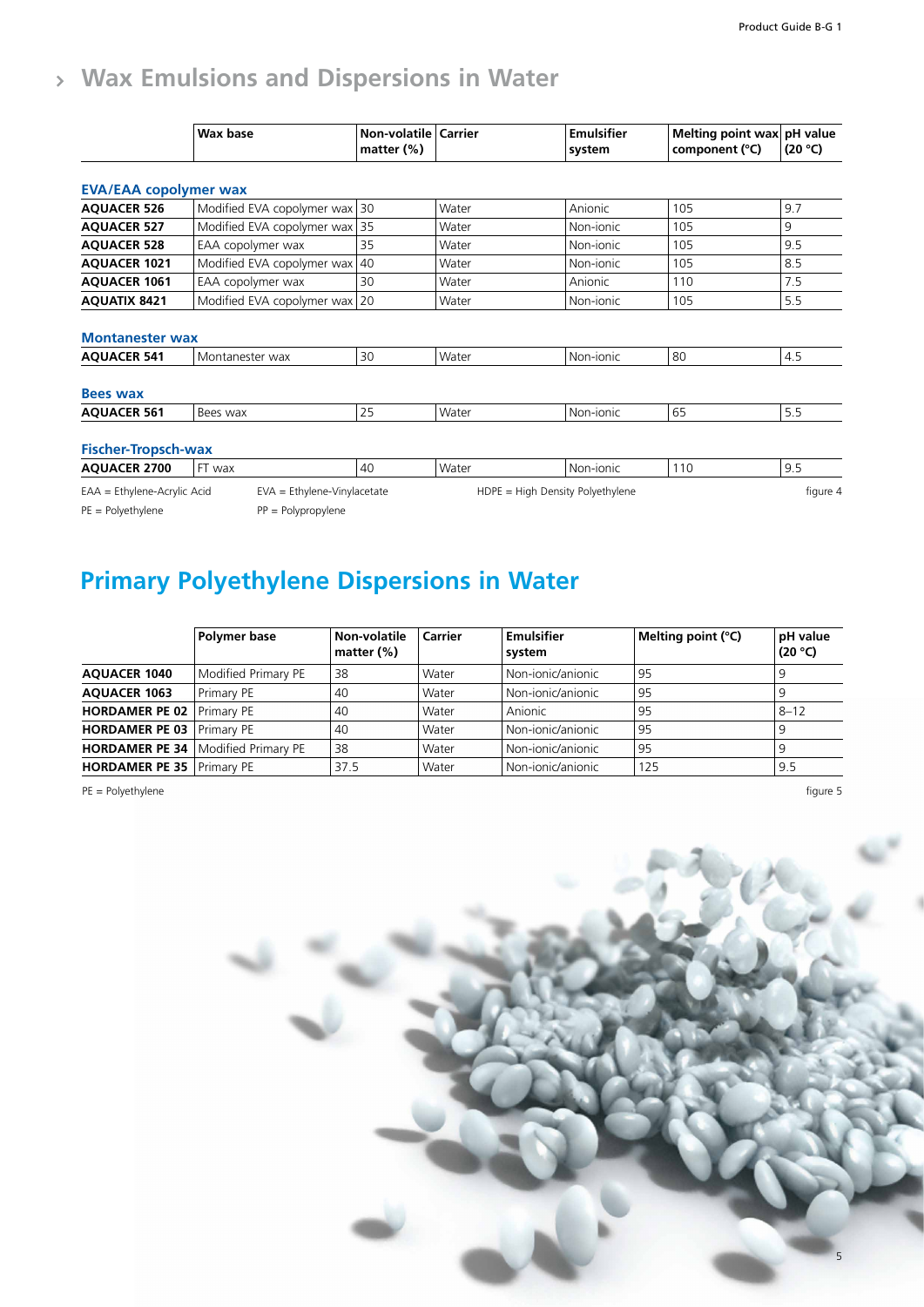### **Wax Dispersions in Organic Solvents**

| Wax base | Non-volatile   Carrier<br>matter (%) | Meltina<br>  point wax<br>  component | Particle size   Particle size  <br>Heaman<br>$\mathsf{l}(\mathsf{µm})$ | distribution<br>$(\mu m)$ |     |
|----------|--------------------------------------|---------------------------------------|------------------------------------------------------------------------|---------------------------|-----|
|          |                                      | (°C)                                  |                                                                        | <b>D50</b>                | D90 |

#### **Carnauba wax**

| <b>CERAFAK 140 N</b> | Carnauba wax            | 15   | Isobutanol/aromatic hydrocarbons<br>13:4 | 85 | 10   |   |     |
|----------------------|-------------------------|------|------------------------------------------|----|------|---|-----|
| <b>CERACOL 79</b>    | Carnauba wax            | 20   | Dipropyleneglycol monomethylether        | 85 |      |   |     |
| <b>CERACOL 80</b>    | Carnauba wax            | 17.5 | Methylethylketone                        | 85 |      |   | 4.5 |
| <b>CERACOL 604</b>   | Carnauba wax            | 11.5 | Butylglycol                              | 85 |      | 4 |     |
| <b>CERACOL 609 N</b> | Wax-modified Lanolin 20 |      | Aromatic hydrocarbons/isopropanol<br>1:1 | 85 |      |   |     |
| <b>CERACOL 2600</b>  | Carnauba wax            | 17.5 | Isopropanol                              | 85 | < 20 |   |     |

### **Fischer-Tropsch wax**

| <b>CERAFAK 117</b>   | $-$<br>. Modified<br>FT wax | 25         | LAromatic-free white spirit | 10  | 5C |                 |  |
|----------------------|-----------------------------|------------|-----------------------------|-----|----|-----------------|--|
| <b>CERAFAK 127 N</b> | Modified<br>FT wax          | 1 E<br>ر ، | : hvdrocarbons<br>Aromatic  | 120 |    |                 |  |
| <b>CERACOL 83</b>    | wax                         | 20         | <b>Isopropanol</b>          | 105 |    | $\sim$<br>ر . ے |  |

#### **Polyethylene wax**

| <b>CERAFAK 111</b>  | PE wax            | 12.5 | Butylacetate                                                       | 10  | < 12 |    |
|---------------------|-------------------|------|--------------------------------------------------------------------|-----|------|----|
| <b>CERAMAT 248</b>  | PE wax            | 20   | Aromatic-free white spirit                                         | 10  | 20   |    |
| <b>CERAMAT 250</b>  | PE wax            | 40   | Butylacetate                                                       | 120 | 16   |    |
| <b>CERAMAT 258</b>  | Oxidized HDPE wax | 17.5 | Butylacetate                                                       | 135 | 30   |    |
| <b>CERACOL 607</b>  | PTFE modified PE  | 35   | Butyldiglycolacetate/butyldiglycol/<br>aromatic hydrocarbons 1/1/1 | 115 |      | 10 |
| <b>MINERPOL 221</b> | PE wax            | > 98 | Linseed oil                                                        | 120 | 30   |    |

#### **EVA/EAA copolymer wax**

| <b>CERAFAK 100</b>  | EVA copolymer wax                | 10  | Xylene/butylacetate 1:1           | 105 | 25 |  |
|---------------------|----------------------------------|-----|-----------------------------------|-----|----|--|
| <b>CERAFAK 103</b>  | EAA copolymer wax                | 6   | Xylene/butylacetate/butanol 7:8:1 | 110 | 15 |  |
| <b>CERAFAK 106</b>  | EVA copolymer wax                | 6   | Xylene/butylacetate/butanol 7:8:1 | 105 | 20 |  |
| <b>CERAFAK 110</b>  | EVA copolymer wax                | 6   | Butylacetate/butanol 15:1         | 100 | 20 |  |
| <b>CERATIX 8461</b> | EVA copolymer wax                | 4.7 | Xylene/butylacetate/butanol 3:6:1 | 105 | 20 |  |
| <b>CERATIX 8463</b> | EVA/EAA copolymer<br>wax mixture | 4.4 | Xylene/butylacetate/butanol 3:6:1 | 110 | 15 |  |
| <b>CERATIX 8466</b> | EVA copolymer wax                | 4.7 | Butylacetate/butanol 9:1          | 100 | 20 |  |
| <b>CERATIX 8561</b> | EVA copolymer wax                | 4.7 | Xylene/butylacetate/butanol 3:6:1 | 105 | 20 |  |
| <b>CERATIX 8563</b> | EVA/EAA copolymer<br>wax mixture | 4.4 | Xylene/butylacetate/butanol 3:6:1 | 110 | 15 |  |
| <b>CERATIX 8566</b> | EVA copolymer wax                | 4.7 | Butylacetate/butanol 9:1          | 100 | 20 |  |

#### **Hydrocarbon wax**

| <b>CERACOL 600</b>                                            | Modified hydrocarbon 120<br>wax |  | Methoxypropylacetate | 100 |  |          |
|---------------------------------------------------------------|---------------------------------|--|----------------------|-----|--|----------|
| EAA = Ethylene-Acrylic Acid<br>$EVA = Eth$ ylene-Vinylacetate |                                 |  |                      |     |  | figure 6 |

HDPE = High Density Polyethylene PE = Polyethylene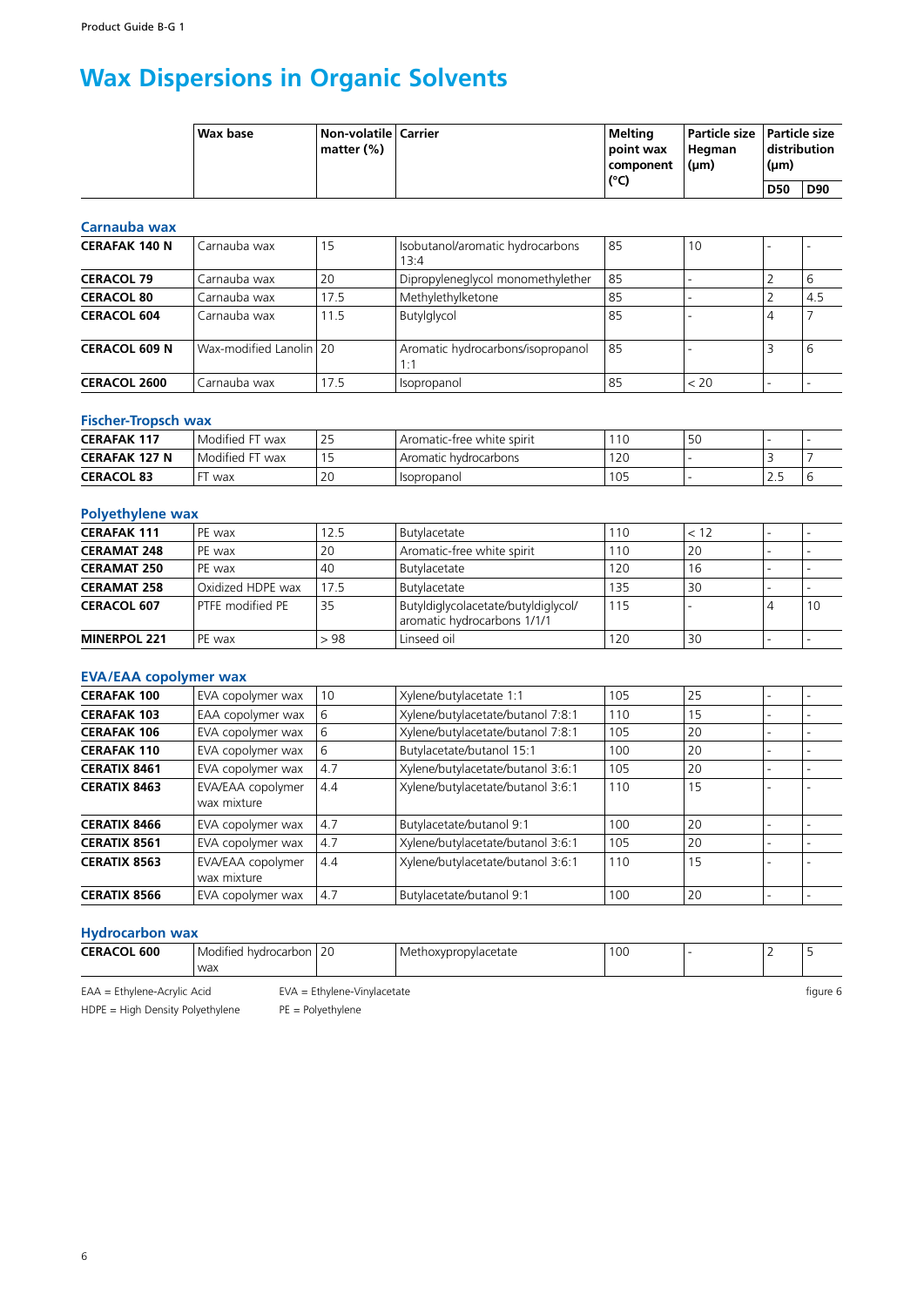### **Micronized Wax Additives**

| <b>Wax base</b> | Melting point wax<br>  component (°C) | <b>Density</b><br>(g/ml) | Particle size<br>$ $ distribution ( $\mu$ m) |            |
|-----------------|---------------------------------------|--------------------------|----------------------------------------------|------------|
|                 |                                       |                          | <b>D50</b>                                   | <b>D90</b> |

#### **Polyethylene wax**

| <b>CERAFLOUR 916</b>   | Modified HDPE wax/polymer mixture | 135 | 0.99 | 46 | 82            |
|------------------------|-----------------------------------|-----|------|----|---------------|
| <b>CERAFLOUR 925</b>   | Modified PE wax                   | 115 | 1.06 | 6  | 10            |
| <b>CERAFLOUR 927</b>   | Modified HDPE wax                 | 125 | 1.05 | 9  | 15            |
| <b>CERAFLOUR 929</b>   | Modified PE wax                   | 115 | 1.06 | 8  | 15            |
| <b>CERAFLOUR 932 G</b> | Modified LDPE wax                 | 105 | 0.93 |    | Granules      |
| <b>CERAFLOUR 932 P</b> | Modified LDPE wax                 | 105 | 0.93 |    | Coarse powder |
| <b>CERAFLOUR 950</b>   | Modified HDPE wax                 | 135 | 0.95 | 9  | 15            |
| <b>CERAFLOUR 958</b>   | PTFE modified PE wax              | 115 | 1.18 | 9  | 21            |
| <b>CERAFLOUR 959</b>   | PTFE modified PE wax              | 115 | 1.14 | 9  | 21            |
| <b>CERAFLOUR 961</b>   | Modified PE                       | 140 | 0.95 | 5  | 11            |
| <b>CERAFLOUR 962</b>   | Modified PE                       | 140 | 1.00 | 9  | 21            |
| <b>CERAFLOUR 968</b>   | PTFE modified PE wax              | 115 | 1.00 | 6  | 11            |
| <b>CERAFLOUR 969</b>   | PTFE modified PE wax              | 115 | 1.30 | 6  | 14            |
| <b>CERAFLOUR 988</b>   | Amide modified PE                 | 140 | 0.97 | 6  | 13            |
| <b>CERAFLOUR 991</b>   | PE wax                            | 115 | 0.95 | 5  | 9             |
| <b>CERAFLOUR 996</b>   | PTFE modified PE wax              | 115 | 0.96 | 6  | 11            |
| <b>CERAFLOUR 997</b>   | PTFE modified PE wax              | 115 | 0.96 |    | 13            |
| <b>CERAFLOUR 998</b>   | PTFE modified PE wax              | 115 | 0.96 | 5  | 8             |

#### **Polypropylene wax**

| <b>CERAFLOUR 913</b> | PP wax | 160 | 0.90 | 18 | ا پ |
|----------------------|--------|-----|------|----|-----|
| <b>CERAFLOUR 914</b> | PP wax | 160 | 0.90 | 24 | 36  |
| <b>CERAFLOUR 915</b> | PP wax | 160 | 0.90 | 34 |     |
| <b>CERAFLOUR 970</b> | PP wax | 160 | 0.90 |    | 14  |

#### **Amide wax**

| <b>CERAFLOUR 960</b> | Modified amide wax | 145 | .00   |    |    |
|----------------------|--------------------|-----|-------|----|----|
| <b>CERAFLOUR 964</b> | Amide wax          |     | 00. ، | 20 | 50 |
| <b>CERAFLOUR 993</b> | Amide wax          | 145 | .00   |    |    |
| <b>CERAFLOUR 994</b> | Amide wax          | 145 | 0.99  |    | 10 |

#### **Polytetrafluoroethylene**

| <b>CERAFLOUR 955</b> | PTFE        | ີ<br>2.ZU  | $\Delta$<br>− | 90 |
|----------------------|-------------|------------|---------------|----|
| <b>CERAFLOUR 965</b> | PTFE        | 2.20       |               | 80 |
| <b>CERAFLOUR 981</b> | <b>PTFE</b> | າດ<br>2.ZÕ |               |    |

HDPE = High Density Polyethylene PE = Polyethylene PE = Polyethylene

PP = Polypropylene PTFE = Polytetrafluoroethylene

### **Micronized Polymers**

|                       | Polymer base      | Melting point<br>(°C) | <b>Density</b><br>(q/ml) | $(\mu m)$  | Particle size distribution |  |
|-----------------------|-------------------|-----------------------|--------------------------|------------|----------------------------|--|
|                       |                   |                       |                          | <b>D50</b> | <b>D90</b>                 |  |
| <b>CERAFLOUR 917</b>  | Organic polymer   | 135                   | 0.93                     | 42         | ' 64                       |  |
| <b>CERAFLOUR 920</b>  | Organic polymer   |                       | . 47                     |            | 16                         |  |
| <b>CERAFLOUR 967</b>  | Synthetic polymer |                       | . . 1 $^{\circ}$         |            |                            |  |
| <b>CERAFLOUR 1000</b> | Organic polymer   | 175                   | .25                      |            |                            |  |

figure 8